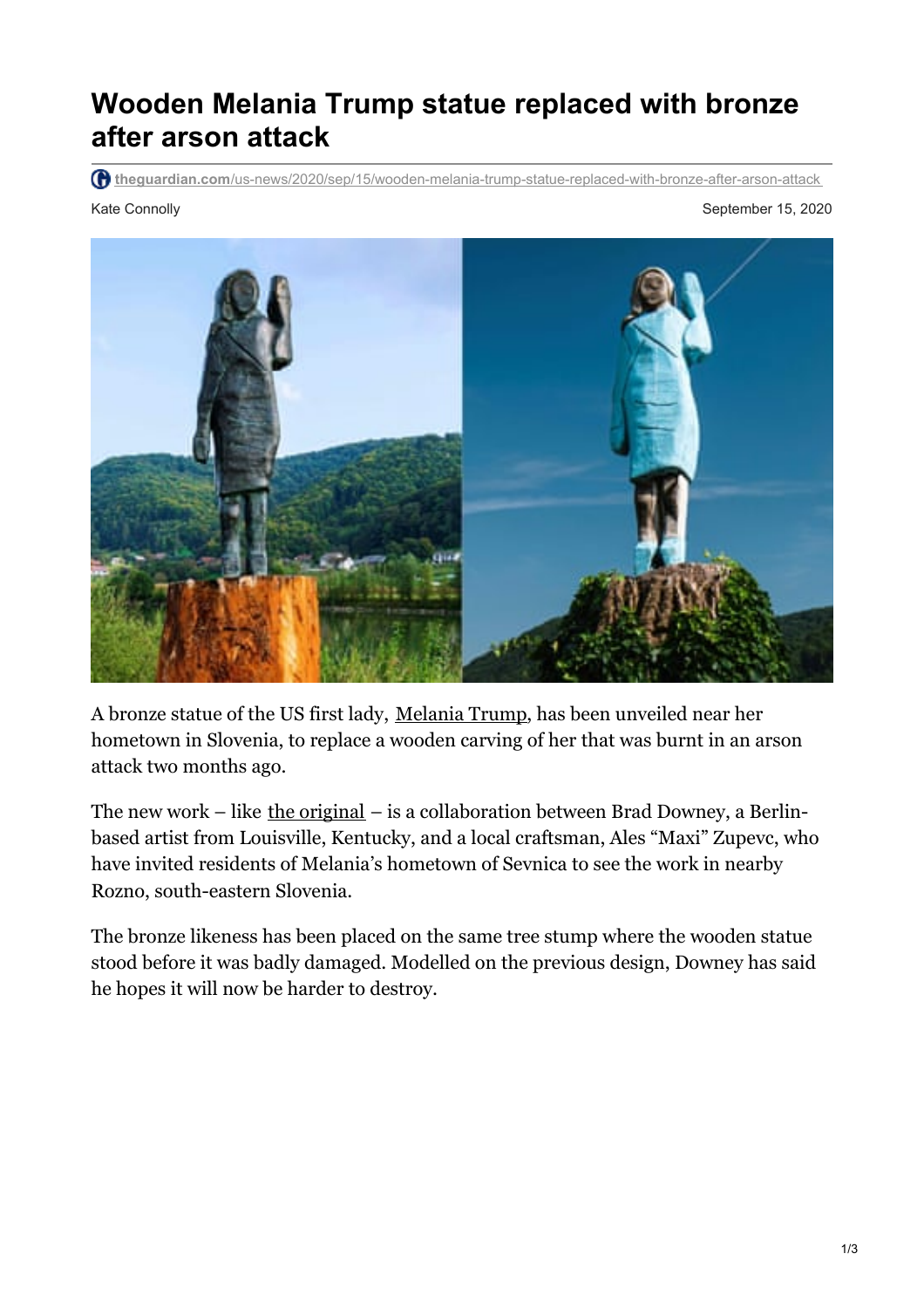

Ales Zupevc, the local craftsman who carved the first statue using a chainsaw, unveils the new bronze. Photograph: Borut Zivulovic/Reuters Downey had called the burning of the original sculpture symbolic of "political tensions" in the US and "conceptualised as criticism" of Donald Trump's politics.

The new figure had been designed to be "as solid as possible, out of a durable material which cannot be wantonly destroyed", he told the German art magazine Monopol in July.

Downey also defended himself against accusations that he sanctioned the burning of the wooden statue as part of his artistic process. "I neither set fire to the statue, nor did I commission anyone to do so."

The charred and blistered remains of the wooden artwork by Zupevc, which was unveiled in July 2019, went on show at an art gallery in the Slovenian beach resort of Koper earlier this month.

Called Fuck Off Illusion, the exhibition also presented the mould for the latest bronze version.

The curator, Karlo Hmeljak, said the exhibition presented "all the incarnations of this contradiction that is called Melania" and said "it's not the final word of what Melania will become in the future", in what art critics took to be a strong hint that further artistic interpretations may be planned.

The wooden sculpture was torched on 4 July, which is Independence Day in the US. Police are reportedly yet to find the perpetrators.

Zupevc said he and Melania Trump were born in the same hospital and he had been